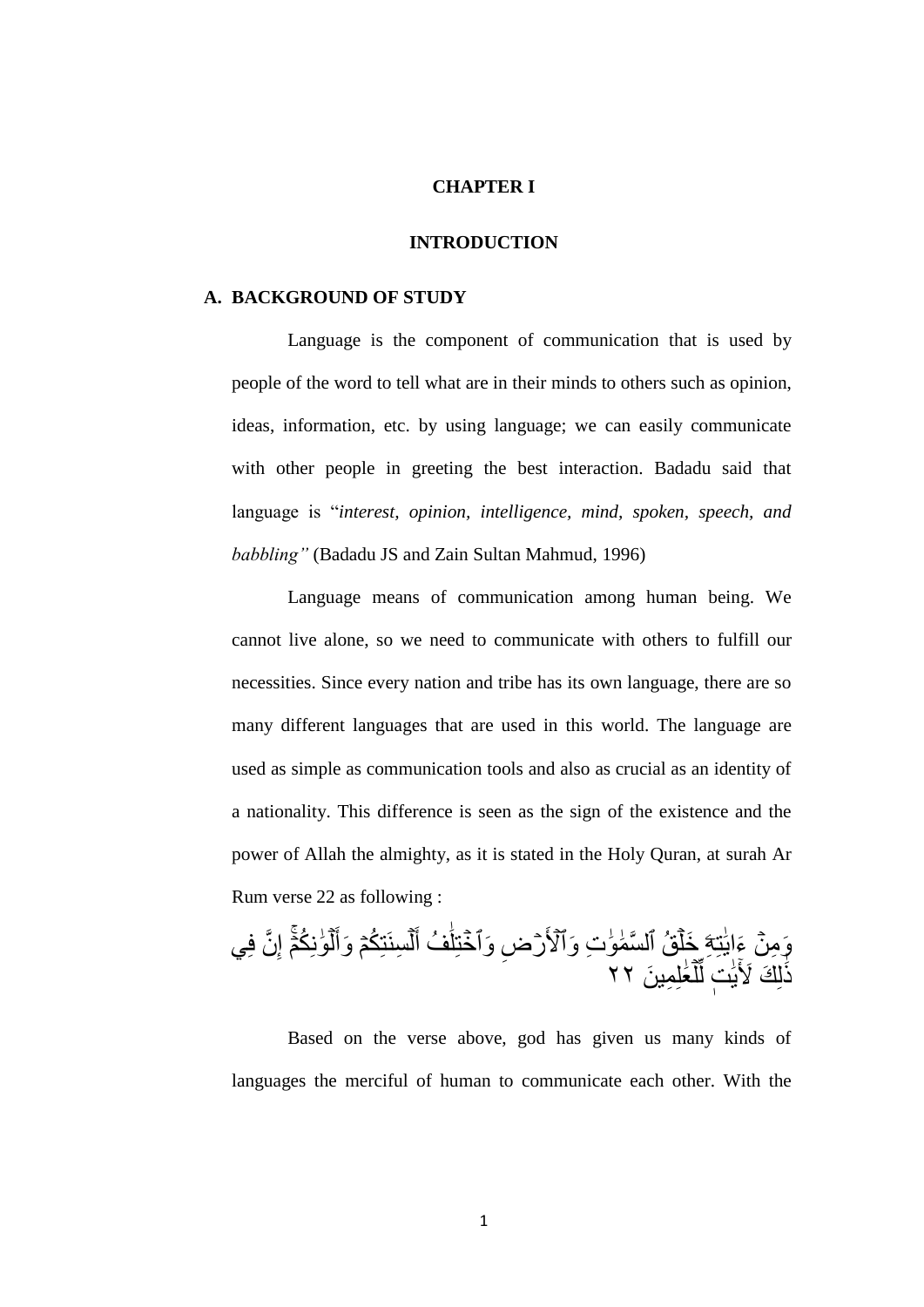long process, language always get implication from the places or communities that use the language.

In Oxford Learner's Pocket Dictionary (2009), language is system of communication in speech and writing used by people of particular country, for example English Language.

Study is the main task of the students, the teaching and learning activities are conducted in the campus, or off-campus (social and educational tasks). Students should ideally to produce works of a scientific nature of learning outcomes by research activities. In addition to formal learning in universities, one form of career preparation that can be done by the students is to practice working (apprenticeship) or odd jobs. It is hoped the work will help students practice in building character, teaches about the real world, and help to prepare for entering to the world today.

So many ways for students who are used to develop the English language in an effort to support his achievements, for example, following the English club, debate club the English language, English private teaching, and moreover, teach English private teaching.

Private teaching is teaching and learning process conducted outside of school, and personal, and the time to do is not tied to time, can be done at any time, in accordance with the agreements.

Based on the results of some opinion by some students of English Teaching and Education Faculty Tarbiyah Banjarmasin IAIN Antasari, it is known that some of the students to set aside time for moonlighting.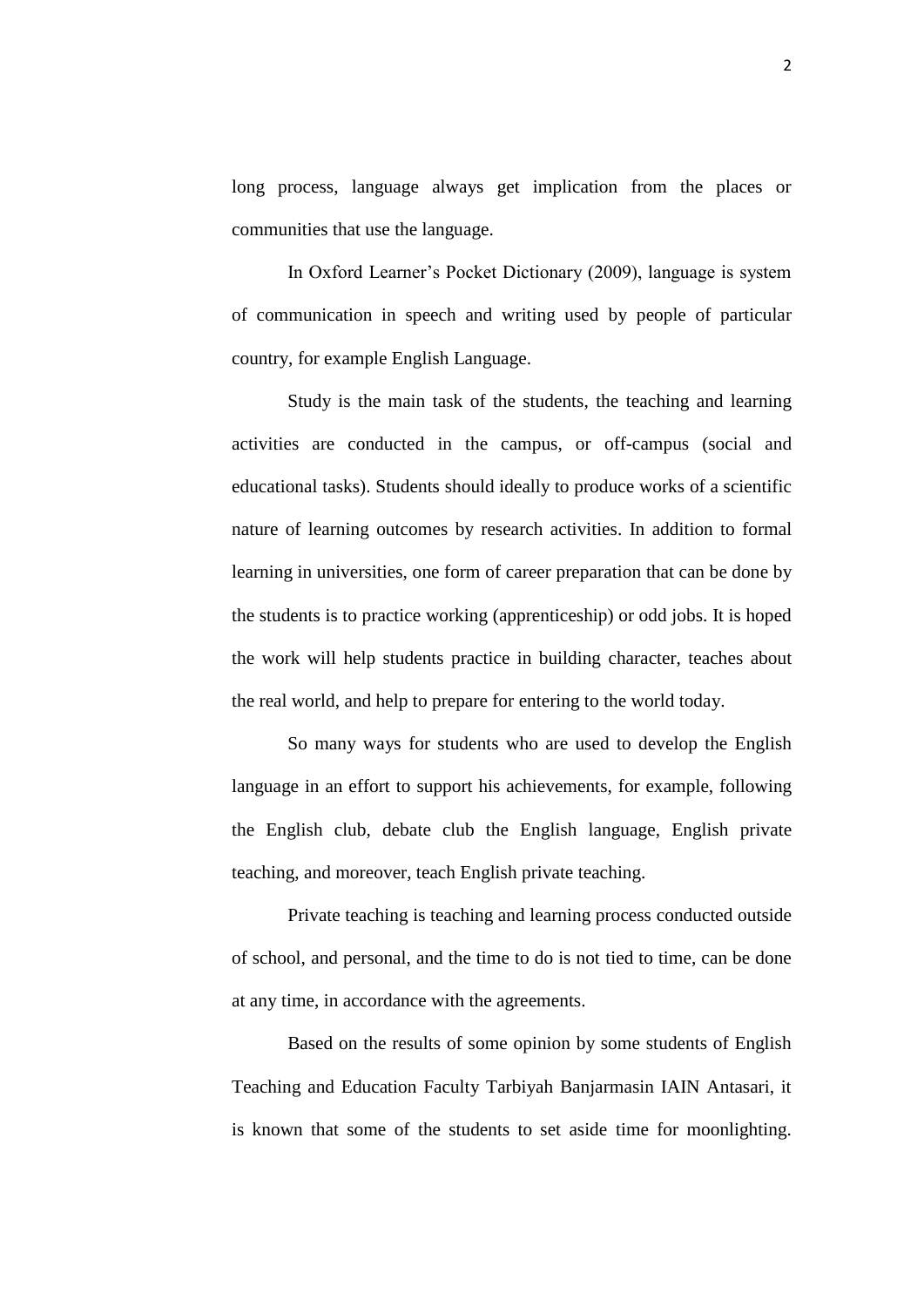They have the motivation to work while studying with the aim to gain experience and their own income, which demands ever increasing private (e.g. the need to buy books, pulses, hobbies, roads, and cosmetics), makes the student look for other alternatives earn money, in addition to relying only giving parents money. Work is an alternative that can give satisfaction, because their ability can be useful in making money. Although most of the students working motif was economic motives, but is not recognized student work based on a psychological boost to develop his abilities. For most teenagers, looking for work is intended to show that they have grown up, financially independent, free from parents and able to stand alone. For them, work means reaching the entrance to the adult world (Rice, 1992).

This research does not purpose to give a judgement which the better and the worse quality in teaching and learning process. The writer hopes this research can be a sharing forum in revising the weakness and strength and improving the progress in the future. Based on the description above, the writer wanted to examine The Comparative study on students' achievement between those who do and do not do private tutoring activity. The writer choose the English Department of IAIN Antasari Banjarmasin as the study site. Because of the opinion of some students there are many students of English Department becoming teaching private tutoring.

Based on the background that has writer explanation above, the writer want to do research with the title "**The Comparative Study on**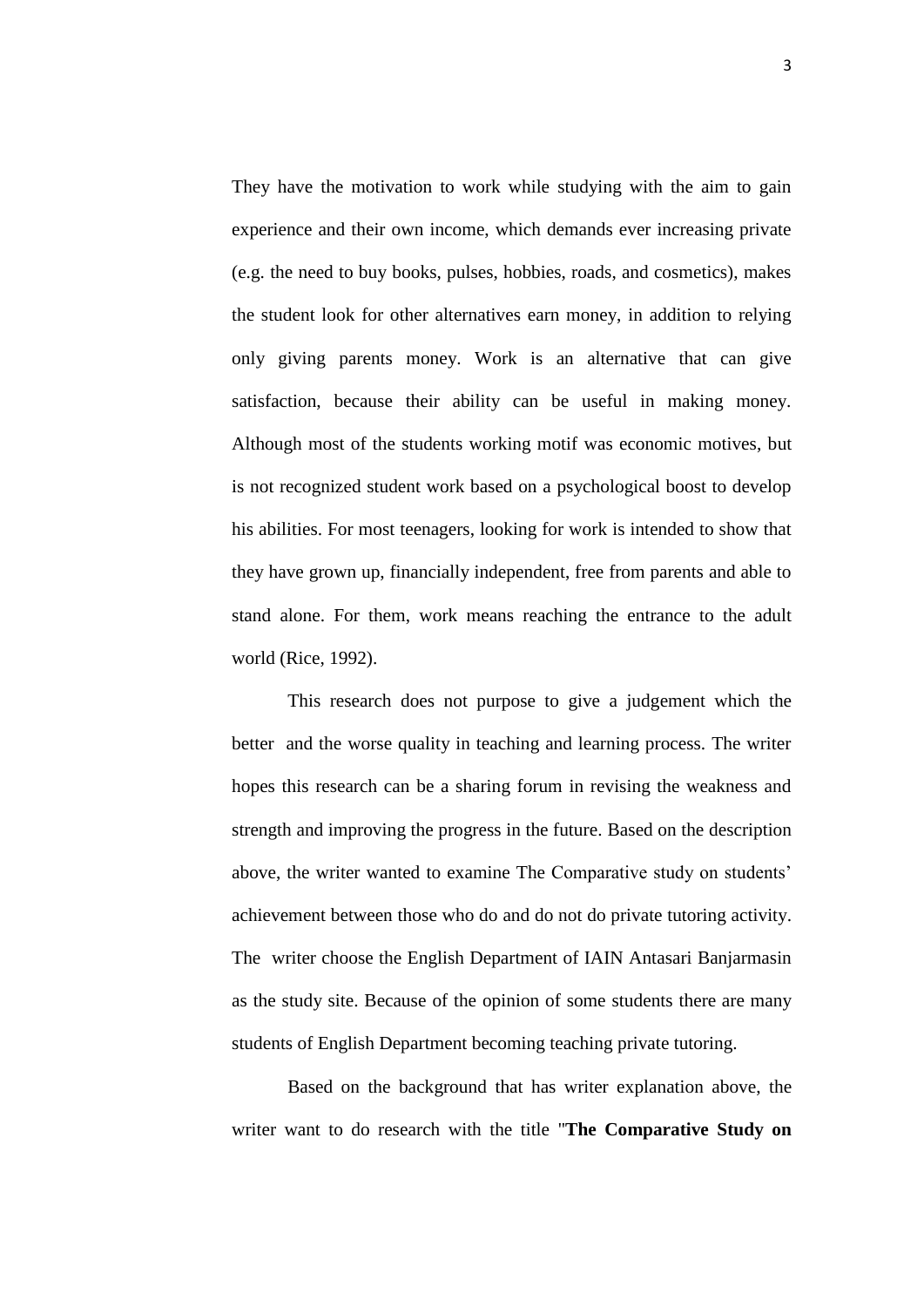**Students' Achievement Between Those Who do and Do Not Do Private Tutoring Activity of English Department at IAIN Antasari Banjarmasin**".

# **B. STATEMENTS OF PROBLEM**

Based on the background described above, the research questions are determined as follows:

Is there any different on students' achievement between those who do and don't do private tutoring activity?

## **C. OBJECTIVE OF STUDY**

Based on the problem above, the purpose of the research can be set as follows :

To know students' achievement between those who do and don't do private tutoring activity.

# **D. SIGNIFICANCE OF STUDY**

The results of this research is expected to contribute to the field as follows :

- 1. To inform the student of English Department of the comparative study teaching private tutoring on academic achievement.
- 2. As a reference for students considering to Teaching private tutoring.
- 3. To help people, faculty, campus manager in researching in the success of the conditions on going learning programs.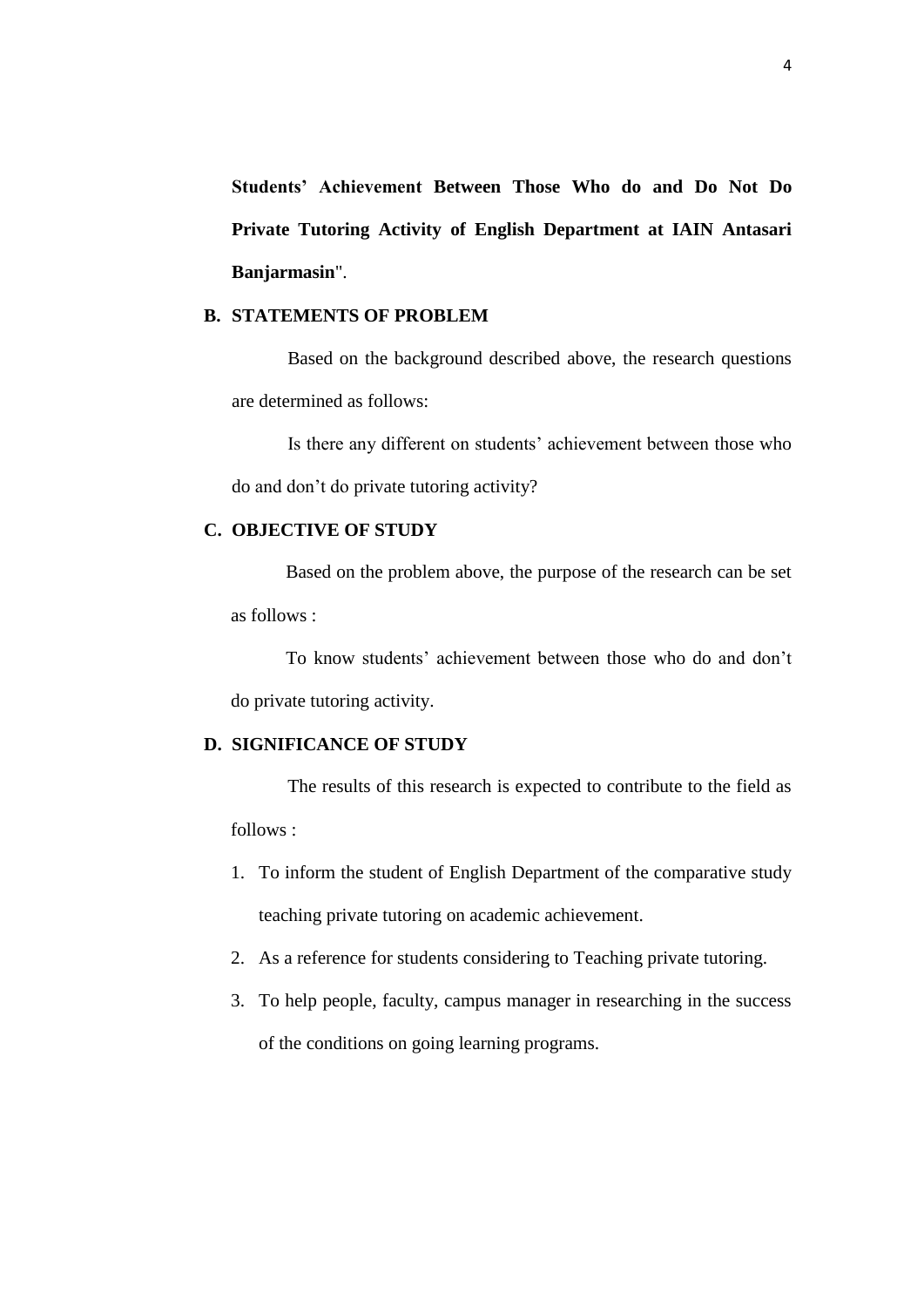### **E. DEFINITION OF THE KEY TERMS**

In avoid any misinterpretation toward to title of this study, the writer here by feels necessary to explain some terms in regard of the title as follows :

- 1. Comparative is a syntactic construction that serves to express a comparison between two (or more) entities or groups of entities in quality, quality, or degree. It is one of the degrees of comparison, alongside the positive and the superlative.
- 2. Teaching activities are activities undertaken by teachers to transfer science and technology to students. Teaching activities is the author here is not to teach in a formal sense as in schools in general but informal teaching outside the school environment.
- 3. The private lessons are special tutoring students' one person handled by one teacher. Private lessons intended by the author herein is a method of learning by observing the student as a unique student. Les here is not the conventional sense but in keeping with the atmosphere of playing and learning in children. Thus, the activity of teaching private lessons is a desire within the individual that begins with the interest to work as a teacher for private lessons for students of kindergarten, elementary, junior high, or high school, so that these individuals do the job, and then maintain it in order to meet the individual needs and achieve the desired objectives.